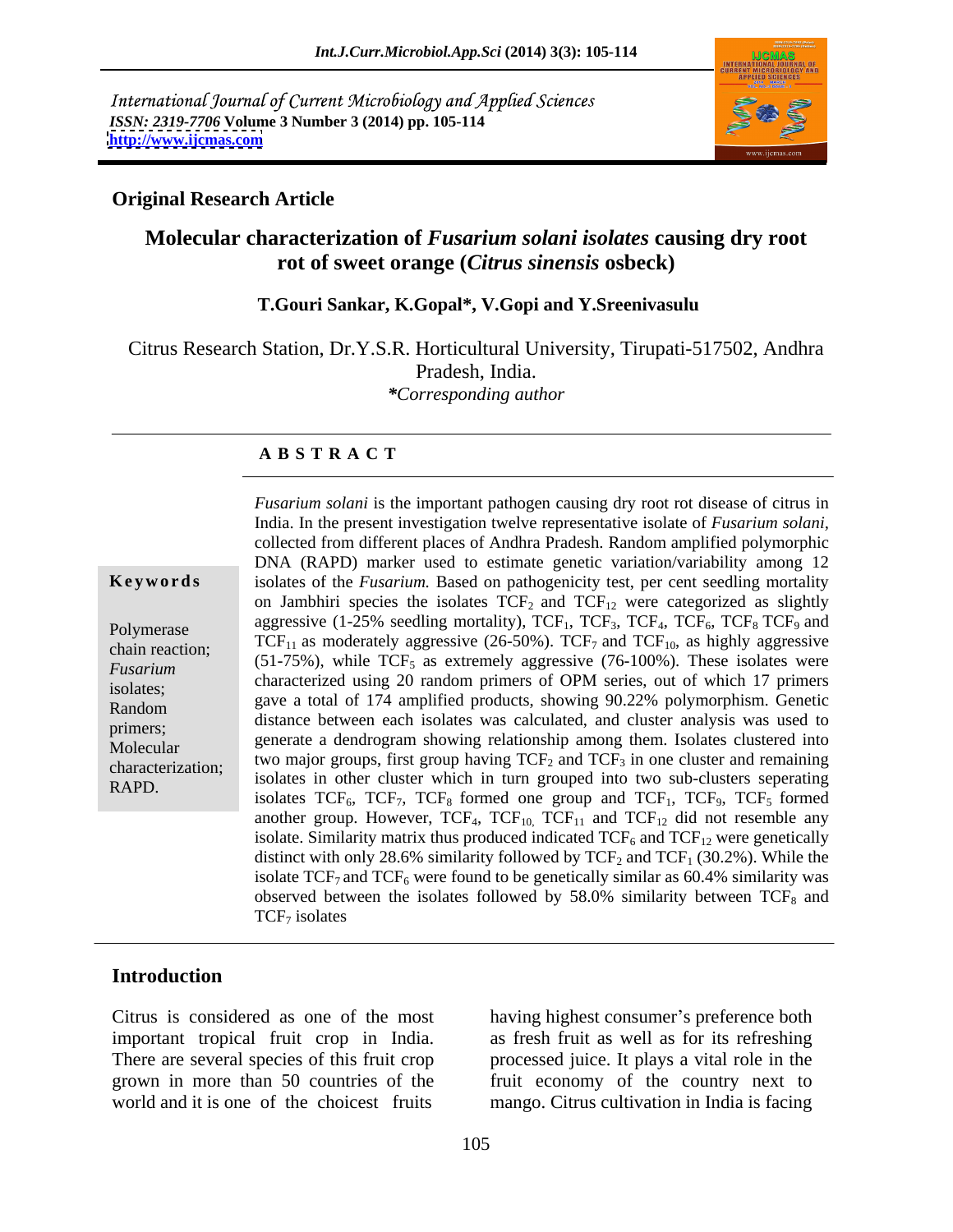non-availability of disease free planting material, bud wood transmissible diseases, among organisms (Welsh and Mc of water and poor management practices, the dry root-rot is the major disease Fusarium solani f.sp. cucurbitae effecting both life and production. (Crowhurst et al., 1991), Fusarium

Dry root rot of sweet orange is caused by 1993) and isolates from different mainly from Andhra Pradesh and Tamil *solani*. The aim of the study was to root rot of citrus seedling due to *Fusarium solani* (Mart) Sacc. The disease occurs both in nursery and main field (Gopal *et* **Materials and Methods** *al.,* 2001). *Fusarium solani* is an important soil borne fungus attacking a wide range of host plants and has a worldwide from bits of infected sweet orange tree distribution. Determination of genetic roots were selected for the present study. diversity in *Fusarium solani* is of great importance in plant breeding for Table 1. resistance. Assessment of genetic diversity in *Fusarium solani* is needed to determine **Pathogenicity assay** whether isolates constitute genetically distinct groups and to obtain molecular markers for differentiating them and also on Sorghum sand medium and added to correlate their relationship with soil in pots at 7.5 percent (W/W) by soil geographic distribution and/or pathogenic infestation following the procedure given

plethora of production constraints viz., sequence information have proved useful general neglect, irregular bearing, scarcity Clelland, 1990 and Williams *et al.,* 1990). cultivation in unsuitable soils. Beside this, primed PCR on RAPD) can generate *Citrus* spp. are prone to attack by more specific DNA fragments useful for than 150 diseases and disorders caused by genome mapping, identification of isolates fungal, viral and few bacterial pathogens and application in molecular biology right from nursery level to bearing stage (Hadrys *et. al.,* 1992). For plant resulting in considerable losses. Among pathogenic fungi, RAPD analysis can the diseases responsible for citrus decline, provide marker to differentiate isolates of the soil borne pathogen *Fusarium solani*. geographic origins of *Colletotrichum*<br>The disease incidence of dry root rot is graminicola(Guthrie et al., 1992). The reported to be 5 to 50 percent and about 10 potential of this technique for identifying to 15 per cent of the infected trees are DNA marker related to the intraspecific being killed every year (Gopal *et* al., diversification of the pathogen led us to 2000). In India, this disease was reported investigate the genetic diversity within *F.*  Nadu on sweet orange (Ramakrishanan, examine the genetic variability and 1954). Bender *et al.,* (1982) reported dry relationship between 12 isolates from in detecting intraspecific polymorphism among organisms (Welsh and Mc This amplification technique (arbitrarily *Fusarium solani* f.sp. *cucurbitae*  (Crowhurst *et al., oxysporum* f.sp. *pisi* (Grajal-Martin *et al.,* 1993) and isolates from different geographic origins of *Colletotrichum graminicola*(Guthrie *et al.,* 1992). The *solani*. The aim of the study was to Andhra Pradesh, India.

# **Materials and Methods**

Twelve isolates of *Fusarium* spp. isolated The details of the isolates are enlisted in Table 1.

## **Pathogenicity assay**

ability to cause quantum of disease. by Haware (1980) and Gopal *et al.,* 2001). The modified polymerase chain reaction control. Each pot was sown with 30 seeds (PCR) with single primers of arbitrary of Jambhiri and germination percent was nucleotide sequence and requiring no prior recorded 21 days after sowing (DAS). *Fusarium solani* isolates were multiplied Soil mixture without inoculum served as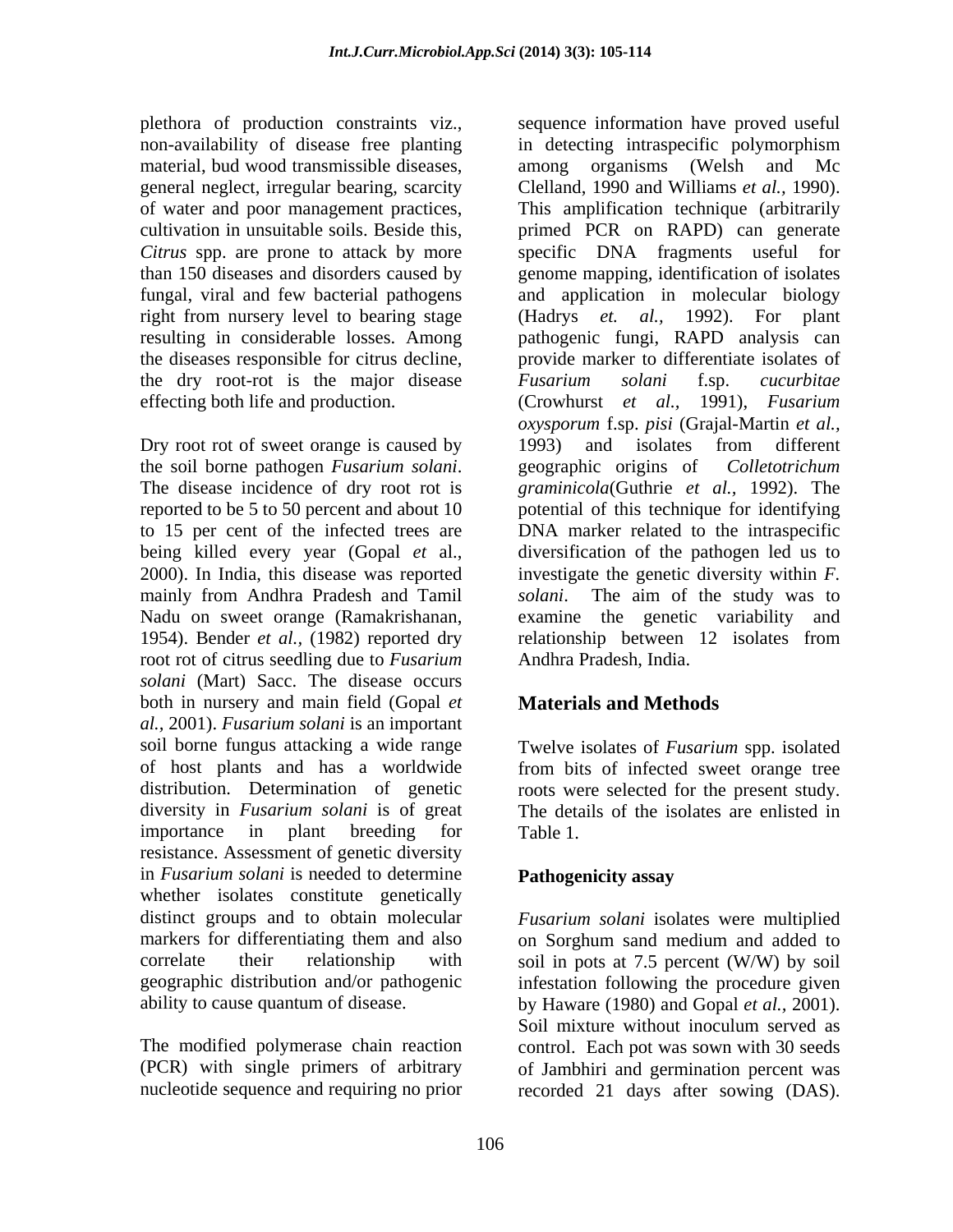Seedling mortality percent was recorded at 1.0% agarose gels and stained with 45 DAS. Based on percent mortality of ethidium bromide. Images were captured seedlings the isolates were categorized using Vilber Lourmat, France gel into 4 groups as slightly aggressive (1- 25% seedling mortality), moderately aggressive (26-50%), as highly aggressive **Data Analysis** (51-75%) and as extremely aggressive (76-

Pure cultures of the isolates were calculated according to Jaccard coefficient maintained on PDA slants and incubated at 280±20C for 6 days under controlled temperature and mycelia were aseptically transferred to flasks of potato-dextrose broth (PDB, HiMedia) and incubated for 5 days at 280±20C without shaking. The mycelia were filtered from liquid medium through four cheesecloth layers. Total DNA was isolated according to the CTAB protocol of Murray and Thompson (1980) **Categorization of different** *Fusarium*  and Gopal *et al.*, 2007 with slight *solani* isolates based on quantum of modifications. DNA concentration was disease determined spectrophotometrically at 260 nm and rechecked by running samples on 1% The results revealed that TCF<sub>5</sub> recorded agarose gel along with 1kb molecular weight marker (Fermentas). The samples were of 81.66 where as  $TCF_{12}$  recorded the least diluted in ultrapure water and the per cent seedling mortality (18.33) (Table

Twenty random primers were purchased mortality.  $TCF_2$  and  $TCF_{12}$  were from Operon Technologies, USA. The PCR was performed in a total volume of  $25\mu l$ , seedling mortality),  $TCF_1$ ,  $TCF_3$ ,  $TCF_4$ , containing 50 ng of template DNA,  $10$  TCF<sub>6</sub>, TCF<sub>8</sub> TCF<sub>9</sub> and TCF<sub>11</sub> as picomole of random primer,  $0.2 \text{mM}$  of moderately aggressive (26-50%). TCF<sub>7</sub> dNTPs, 2mM of MgCl<sub>2</sub>, 1.5U of Hot Start and TCF<sub>10</sub>, as highly aggressive  $(51-75\%$ *Taq* DNA polymerase (Fermentas). Amplification was performed in Thermal extremely aggressive (76-100%). It was Cycler (Corbett Research, Australia). observed that isolates from Nellore and Initial denaturation was for 2 min at 94 °C, Anantapur district ranged from slightly to followed by 45 cycles of 1min at 92 ºC, 1min at  $37^{\circ}$ C and 2 min at  $72^{\circ}$ C and 5 min collected from Peruvali, Anantapur at 72ºC for final extension step. The

107

using Vilber Lourmat, documentation system.

# **Data Analysis**

100%) based on classification given by The amplified DNA fragments for each Chohan and Kaur (1976). accession were scored as present (1) or **Nucleic acid extraction and**  primers were used to compile a binary **Amplification using RAPD markers** matrix for cluster analysis. Genetics absent (0). Data generated by 20 RAPD similarity among accessions was (Jaccard, 1908). The similarity coefficients were then used to construct a dendrogram using the Unweighted Pair Group Method of Arithmetical averages (UPGMA) algorithm, as described by Sneath and Sokal (1973).

# **Results and Discussion**

# *solani* **isolates based on quantum of disease**

concentration adjusted to  $25-50$  ng/ $\mu$ l. (1). The isolates were categorized into 4  ${}^{0}C$  and 2 min at 72°C and 5 min collected from Peruvali, Anantapur amplified products were separated on Prakasam district ranged from moderately The results revealed that  $TCF<sub>5</sub>$  recorded the maximum per cent seedling mortality groups based on per cent seedling mortality.  $TCF_2$  and  $TCF_{12}$  were categorized as slightly aggressive (1-25% seedling mortality),  $TCF_1$ ,  $TCF_3$ ,  $TCF_4$ ,<br> $TCF_6$ ,  $TCF_8$   $TCF_9$  and  $TCF_{11}$  as moderately aggressive  $(26-50\%)$ . TCF<sub>7</sub> seedling mortality), and  $TCF_5$  as aggressive except  $TCF_{10}$ collected from Peruvali, Anantapur district. All isolates collected from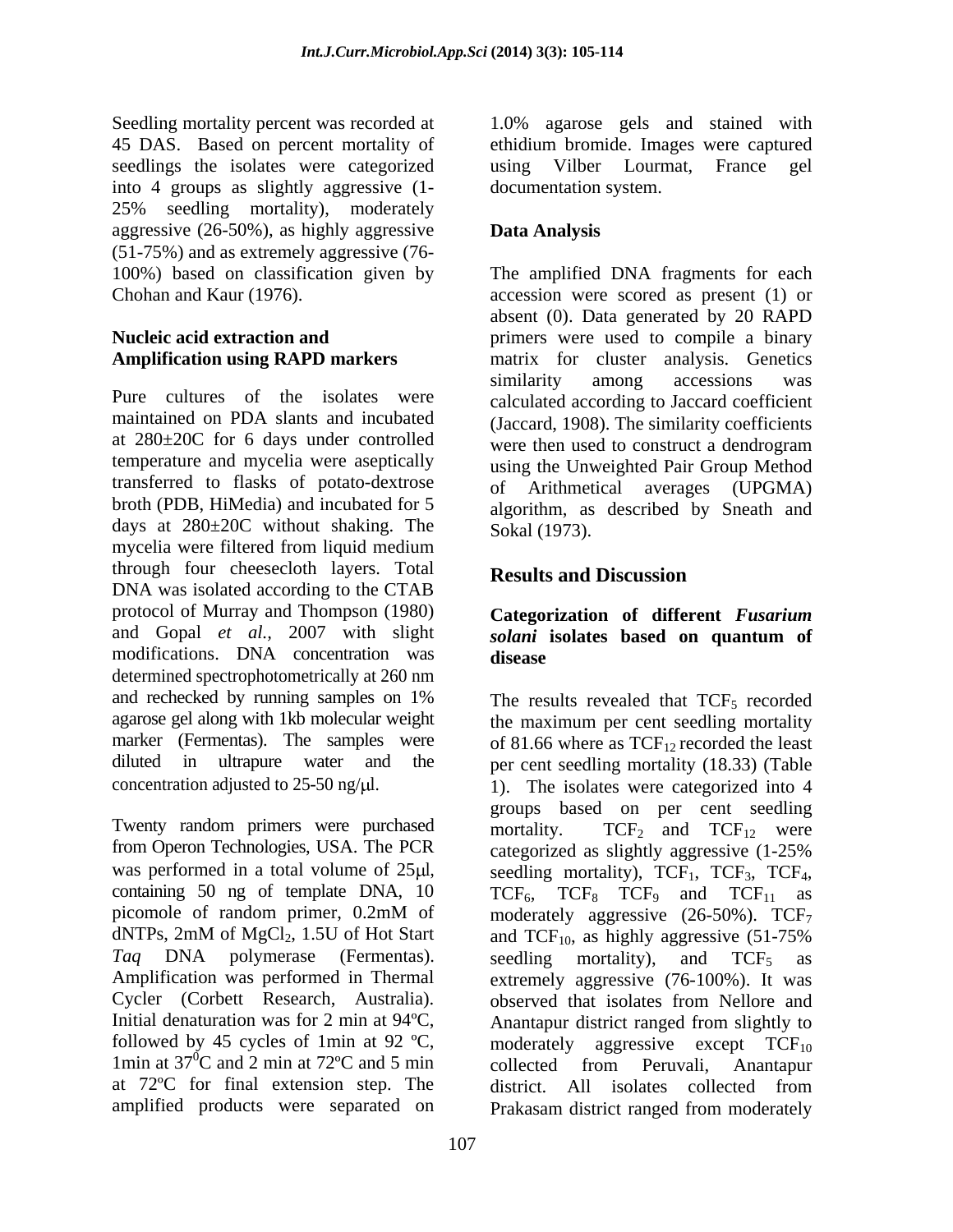to extremely aggressive. Further, the isolate  $TCF_5$  which showed maximum quantum of disease and categorized as minimum number (6) was obtained with extremely aggressive collected from primer OPM-13 (Table 2). The Prakasam district. These finding are in bolymorphism ranged from 75.00% agreement with Chandra *et al.* (1983) who (primer OPA-13) to as high as 100% for 4 studied three isolates of *Fusarium*  primers (OPM-04, OPM-05, OPM-06 and *oxysporum* and 7 isolates of *F. solani* of tomato and reported that the isolates with in a species differed in their potential to cause pre or post emergence killing of **markers** seedlings and induce wilt in mature plants. Reddy and Raju (1991) found that Gwaliar The maximum genetic similarity value isolate was most aggressive among 13 was  $0.604$  between isolates  $TCF<sub>7</sub>$  and isolates of *Fusarium udum*. Among 9 TCT<sub>6</sub> followed by 0.580 similarity isolates of *Fusarium oxysporum f.sp.* between  $TCT_8$  and  $TCT_7$  isolates, while *cumine* causes wilt of cumin, T<sub>4</sub> (49.30%) was most virulent (Champawat and Pathak was most virulent (Champawat and Pathak  $\qquad 0.286$  was between isolates of TCF<sub>6</sub> and 1989). An isolate of Kyang withya thika caused highest (38.3%) wilt incidence in pigeon pea out of 12 isolates of *Fusarium udum* tried (Okiror and Kimani 1997)*.*

Identification of genetic relationships in *Fusarium solani* isolates is very difficult difference. The traditional methods for identifying the DNA profiling are largely isolates form one group and  $TCF_1$ ,  $TCF_9$ , used for identification because of several  $TCF_5$  form another group. However,  $TCF_4$ , limitations of morphological data. RAPD  $TCF_{10}$ ,  $TCF_{11}$  and  $TCT_{12}$  did not resemble can be used to estimate relationship disease and RAPD analysis were between closely and more distantly isolates. 20 arbitrary primers were used for RAPD analysis detected a total of 174 fragments with an average of 10.24 fragments were polymorphic. The number of scorable bands produced per primer ranged from 8 to 18 and size of the products ranged from 400bp to 1.8kb (Fig. 1).

The maximum number of polymorphic bands (18) obtained with OPM-04 and primer OPM-13 (Table 2). The polymorphism ranged from 75.00% (primer OPA-13) to as high as 100% for 4 OPM-12).

### **Genetic similarities base on RAPD markers**

the lowest genetic similarity value of  $TCF_{12}$  (Table 3).

## **Phylogenetic analysis based on RAPD**

**Polymorphism detected by Random amplification of polymorphic DNA** because of the lack of morphological cluster which in turn were grouped is a rapid and sensitive technique which any isolate. In present study, quantum of fragments per primers and 89.12% Whereas, isolates  $TCF_6$ ,  $TCF_7$  and  $TCF_8$ The phylogenetic relationship among 12 isolates of Fusarium solani analyzed by an UPGMA method was shown in Fig.2. The cluster results showed that two major clusters having  $TCF_2$  and  $TCF_3$  in one cluster and remaining isolates in other separately in to two sub-clusters separating isolates form one group and TCF<sub>1</sub>, TCF<sub>9</sub>, TCF<sub>5</sub> form another group. However, TCF<sub>4</sub>, TCF<sub>10,</sub> TCF<sub>11</sub> and TCT<sub>12</sub> did not resemble disease and RAPD analysis were correlated and it was observed that isolates from Nellore and Anantapur district ranged from slightly to moderately aggressive forming different groups. Whereas, isolates  $TCF_6$ ,  $TCF_7$  and  $TCF_8$ collected from Prakasam district ranged from moderately to highly aggressive. Further, the isolate  $TCF<sub>5</sub>$  also collected from Prakasam district which showed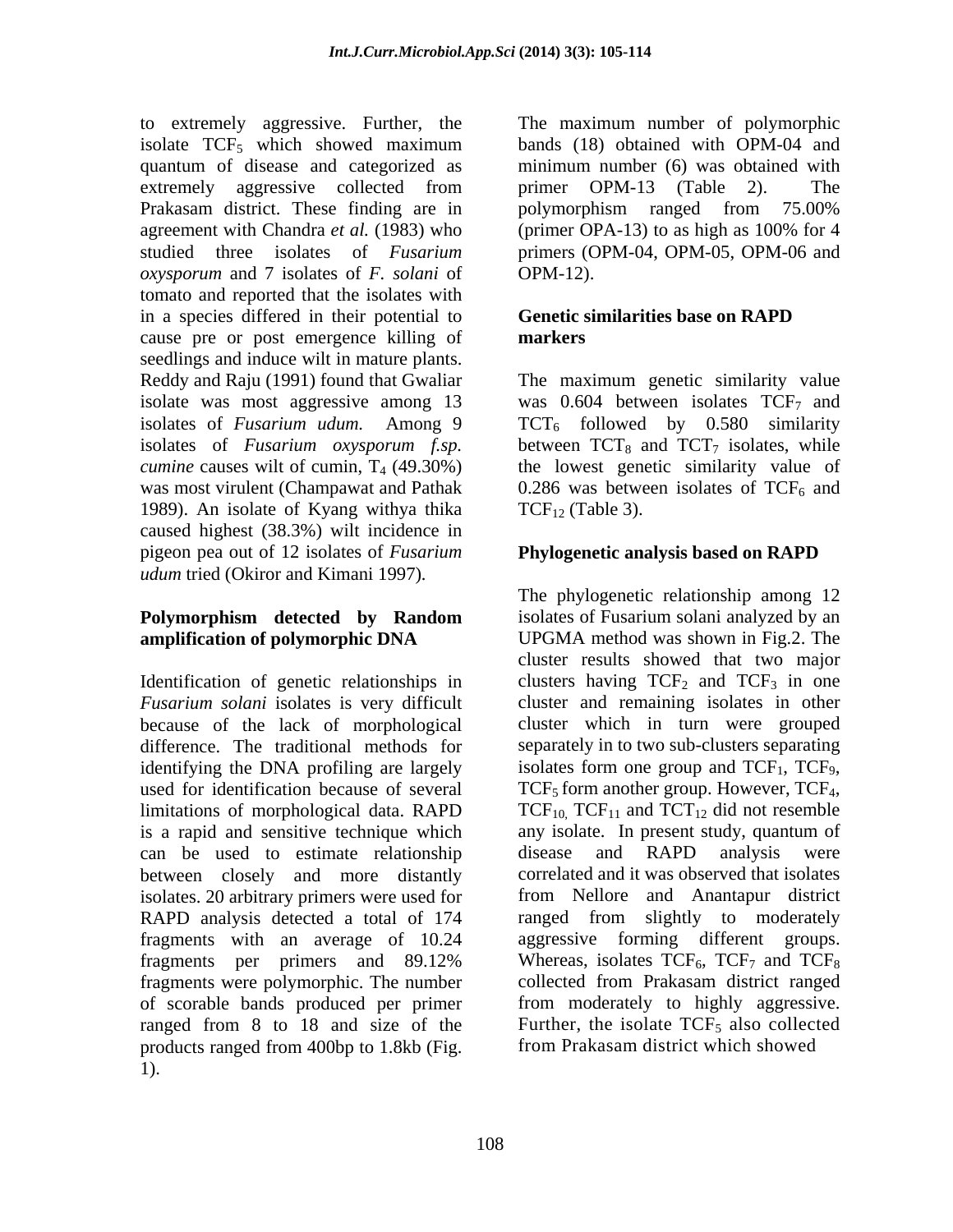| <b>Name of Location</b>               | <b>Isolate</b>                                       | <b>Seedling</b><br>mortality $(\%)$ at<br><b>35 DAS</b> | <b>Class of</b><br>aggressiveness |
|---------------------------------------|------------------------------------------------------|---------------------------------------------------------|-----------------------------------|
| Chillapuram, Nellore                  | $TCF_1$                                              | 38.33(38.23)                                            | Moderately aggressive             |
| Malakapatnam, Nellore                 | TCF <sub>2</sub>                                     | 21.66(27.76)                                            | Slightly aggressive               |
| Gudur, Nellore                        | TCF <sub>3</sub>                                     | 32.33(34.63)                                            | Moderately aggressive             |
| Nandipadu, Nellore                    | TCF <sub>4</sub>                                     | 41.66(40.22)                                            | Moderately aggressive             |
| Bestavaripeta, Prakasam               | TCF <sub>5</sub>                                     | 81.66(64.67)                                            | Extremely aggressive              |
| Srinivasanagar, Prakasam              | $TCF_6$                                              | 43.33(41.15)                                            | Moderately aggressive             |
| Pusalapadu, Prakasam                  | TCF <sub>7</sub>                                     | 59.33(50.33)                                            | Highly aggressive                 |
| Pandillapalli, Prakasam               | TCF <sub>8</sub>                                     | 29.99(33.21)                                            | Moderately aggressive             |
| Hampapuram, Ananthapur                | TCF <sub>9</sub>                                     | 33.33(35.24)                                            | Moderately aggressive             |
| Peruvali, Ananthapur                  |                                                      | 63.33(52.71)                                            | Highly aggressive                 |
| $\vert$ A.K. Agraharam,<br>Ananthapur | $\frac{\overline{\text{TCF}_{10}}}{\text{TCF}_{11}}$ | 31.66(34.27)                                            | Moderately aggressive             |
| Nagasamudram,                         | $TCF_{12}$                                           | 18.33(25.33)                                            | Slightly aggressive               |
| Ananthapur                            |                                                      |                                                         |                                   |
|                                       | Control                                              | 0.00(0.00)                                              |                                   |
| SEm $(\pm)$<br>$CD$ at $5\%$          |                                                      | 2.720<br>7.960                                          |                                   |

**Table.1** *Fusarium* isolates obtained from rhizoplane of sweet orange from different locations in Andhra Pradesh and their pathogenicity test on Jambhiri seedlings.

\* Mean of three replications; TCF: Tirupati Citrus *Fusarium*

maximum quantum of disease and categorized unknown sequences are used to generate as extremely aggressive did not resemble any amplified products that often show<br>other isolate. The notation of the non-

Accurate, reliable characterization of variation PCR approaches are being increasingly used to is not always possible using morphological characters, even when it is, identification of for taxonomy and for characterizing fungal variations at the intraspecific level can be populations. Since previous knowledge of difficult. In recent years, a number of DNA sequences is not required, any random techniques have been developed based on primer can be tested to amplify any fungal comparisons of nucleic acids, which have been **DNA**. The RAPD method has been successfully applied to distinguish strains of a successfully used to differentiate and to particular microorganism. These techniques identify fungi at the intraspecific level include*,* Restriction Fragment Length (Gutheric *et al.,* 1992; Assigbetse *et al.,* 1994 Polymorphism (RFLP) analysis, Amplified and Nicholson and Rezanoor, 1994) and at the Fragment Length Polymorphism (AFLP), interspecific level (Lehman *et al.,* 1992). Rrandom Amplification of Polymorphic DNA Differences between isolates from different (RAPD) etc. In the present investigations, RAPD, a PCR based technique has been RAPD technique has been used to detect deployed to assess variability at the genetic variation among strains/isolates within intraspecific level. In this technique, arbitrary a species (Cook *et al.,* 1996 and Boyd and short oligonucleotide primers targeting Carris 1997).

other isolate. polymorphisms within species (Welsh and Mc amplified products that often show Clelland, 1990, Williams *et al.,* 1990). Random generate molecular markers, which are useful DNA. The RAPD method has been Differences between isolates from different areas are therefore more easily detected. The Carris, 1997).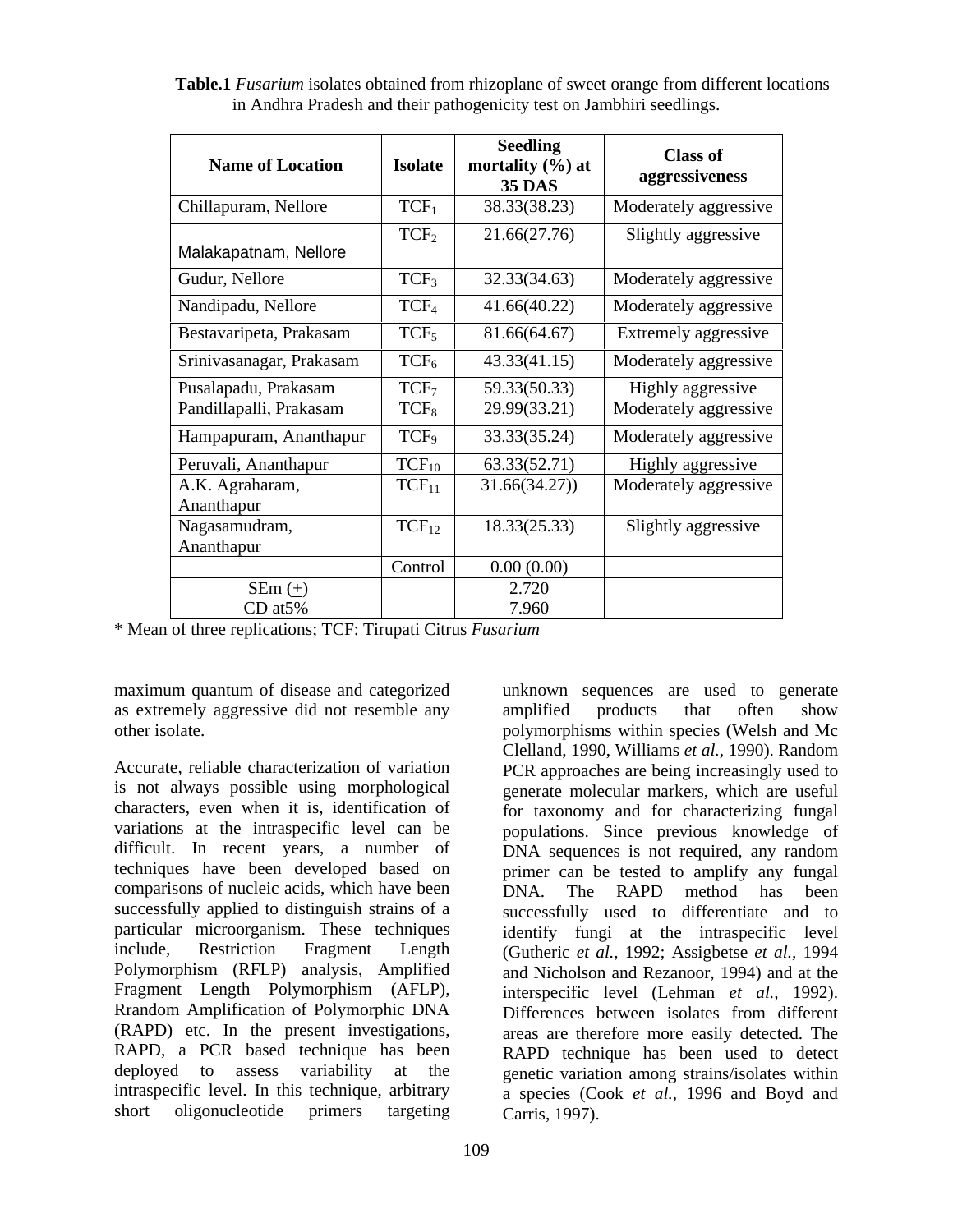| S.No | <b>RAPD</b><br>Primer | Sequence $(5^{\circ}\text{-}3^{\circ})$ | <b>Total No. of</b> | Polymorphic    | $\%$         |
|------|-----------------------|-----------------------------------------|---------------------|----------------|--------------|
|      |                       |                                         | bands               | bands          | Polymorphism |
|      | OPM-01                | <b>GTTGGTGGCT</b>                       | 10                  |                | 90.00        |
|      | $OPM-02$              | <b>ACAACGCCTC</b>                       | $12\,$              | 11             | 91.67        |
|      | OPM-03                | GGGGGATGAG                              |                     |                | 87.50        |
|      | $OPM-04$              | GGCGGTTGTC                              | 18                  | 18             | 100.00       |
|      | OPM-05                | GGGAACGTGT                              | 12                  | 12             | 100.00       |
|      | OPM-06                | CTGGGCAACT                              | 12                  | 12             | 100.00       |
|      | OPM-07                | CCGTGACTCA                              | $--$                | $--$           | $- -$        |
|      | OPM-08                | <b>TCTGTTCCCC</b>                       |                     |                | 88.89        |
|      | OPM-09                | <b>GTCTTGCGGA</b>                       | $10\,$              |                | 80.00        |
| 10   | OPM-1                 | <b>TCTGGCGCAC</b>                       | 10                  |                | 80.00        |
| 11   | OPM-1                 | <b>GTCCACTGTG</b>                       |                     |                | 88.89        |
| 12   | OPM-1                 | GGGACGTTGG                              | 11                  | 11             | 100.00       |
| 13   | OPM-1                 | GGTGGTCAAG                              |                     |                | 75.00        |
| 14   | $OPM-1$               | AGGGTCGTTC                              | $- -$               | $- -$          | $--$         |
| 15   | OPM-1                 | <b>GACCTACCAC</b>                       |                     | $\overline{a}$ | 77.78        |
| 16   | OPM-                  | <b>GTAACCAGCC</b>                       | 10                  |                | 90.00        |
| 17   | $OPM-1'$              | <b>TCAGTCCGGG</b>                       |                     |                | 88.89        |
| 18   | OPM-1                 | CACCATCCGT                              | $- -$               | $- - -$        | $--$         |
| 19   | OPM-1                 | <b>CCTTCAGGCA</b>                       |                     |                | 88.89        |
| 20   | $OPM-20$              | AGGTCTTGGG                              |                     |                | 87.50        |
|      |                       | Total                                   | 174                 | 157            |              |
|      |                       | Mean                                    | 10.24               | 9.24           | 89.12        |
|      |                       |                                         |                     |                |              |

**Table.2** RAPD Primer used to detect polymorphism, number of band for polymorphism between *Fusarium solani* isolates per primer

Table.3 Jaccard's similarity coefficient of 12 isolates of *Fusarium solani* based on polymorphism obtained with 20 random primers

| Isolate   $TCF_1$   $TCF_2$   $TCF_3$   $TCF_4$   $TCF_5$   $TCF_6$   $TCF_7$   $TCF_8$   $TCF_9$   $TCF_1$   $TCF_1$   $TCF_1$ |  |  |  |  |  |  |
|---------------------------------------------------------------------------------------------------------------------------------|--|--|--|--|--|--|
|                                                                                                                                 |  |  |  |  |  |  |
| $TCF_1$   1.000                                                                                                                 |  |  |  |  |  |  |
| $TCF_2$   0.302   1.000                                                                                                         |  |  |  |  |  |  |
| $\mid$ TCF <sub>3</sub>   0.434   0.433   1.000                                                                                 |  |  |  |  |  |  |
| $\begin{array}{ c c c c c c c c c c c } \hline \textbf{TCF}_4 & 0.422 & 0.448 & 0.430 & 1.000 \hline \end{array}$               |  |  |  |  |  |  |
| $\mid$ TCF <sub>5</sub>   0.496   0.306   0.325   0.431   1.000                                                                 |  |  |  |  |  |  |
| $TCF_6$   0.439   0.348   0.369   0.460   0.378   1.000                                                                         |  |  |  |  |  |  |
| $TCF_7$   0.483   0.435   0.361   0.504   0.443   0.604   1.000                                                                 |  |  |  |  |  |  |
| <b>TCF</b> <sub>8</sub>   0.405   0.389   0.336   0.505   0.359   0.509   0.580   1.000                                         |  |  |  |  |  |  |
| <b>TCF</b> <sub>9</sub>   0.522   0.383   0.429   0.479   0.464   0.470   0.576   0.413   1.000                                 |  |  |  |  |  |  |
| <b>TCF</b> <sub>10</sub>   0.360   0.327   0.324   0.381   0.372   0.396   0.408   0.339   0.455   1.000                        |  |  |  |  |  |  |
| <b>TCF</b> <sub>11</sub>   0.441   0.308   0.362   0.379   0.437   0.429   0.472   0.432   0.471   0.412   1.000                |  |  |  |  |  |  |
| $TCF_{12}$   0.397   0.330   0.339   0.347   0.430   0.286   0.397   0.331   0.441   0.417   0.474   1.000                      |  |  |  |  |  |  |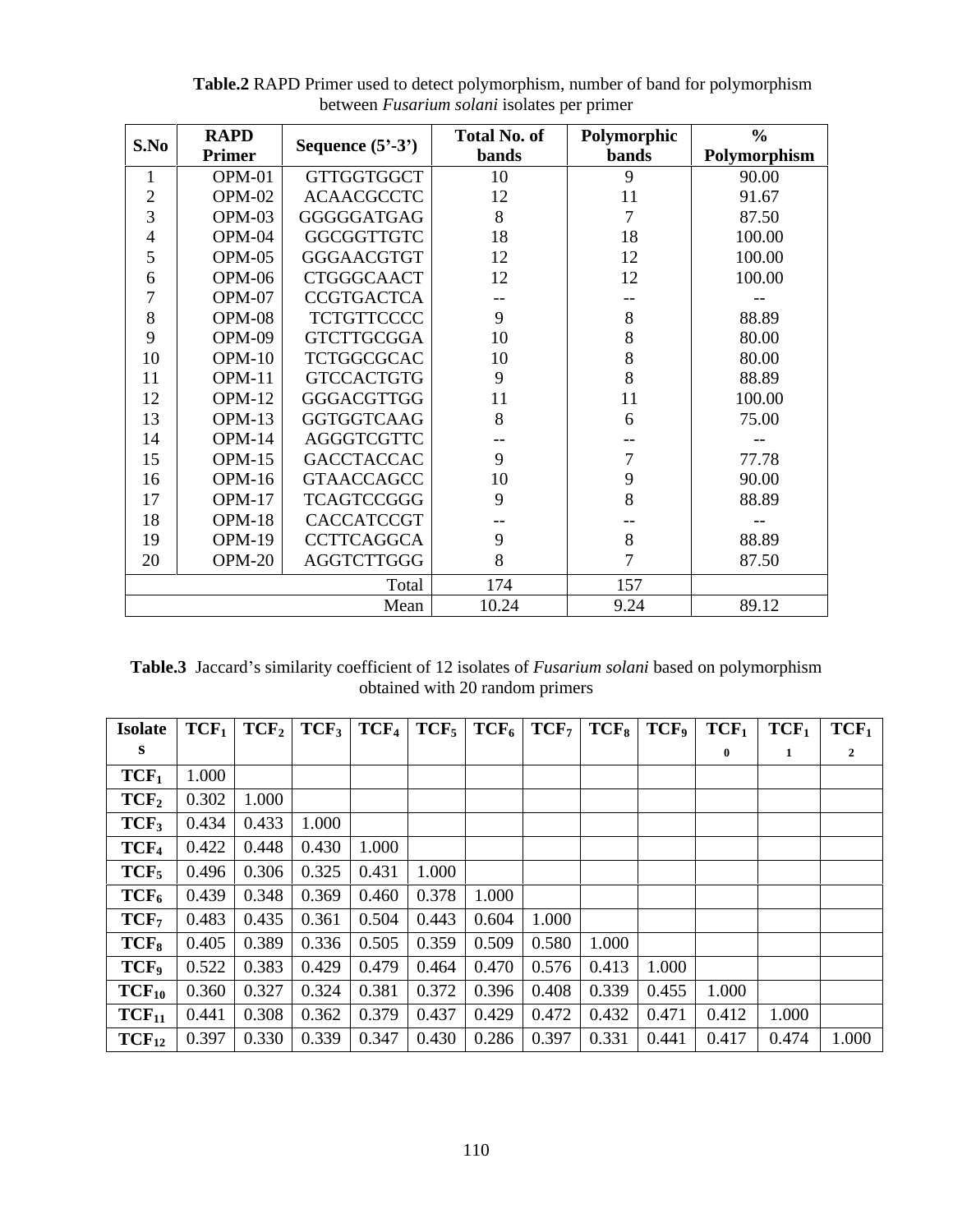**Fig. 1** RAPD marker profies of 12 varieties of *Fusarium solani* generated by primers OPM- 01, OPM-04 and OPM-05 in 1% agarose gel



**Fig.2** Dendrogram generated using UPGMA method illustrating the generic diversity relationships among 12 isolates of *Fusarium solani* by RAPD markers

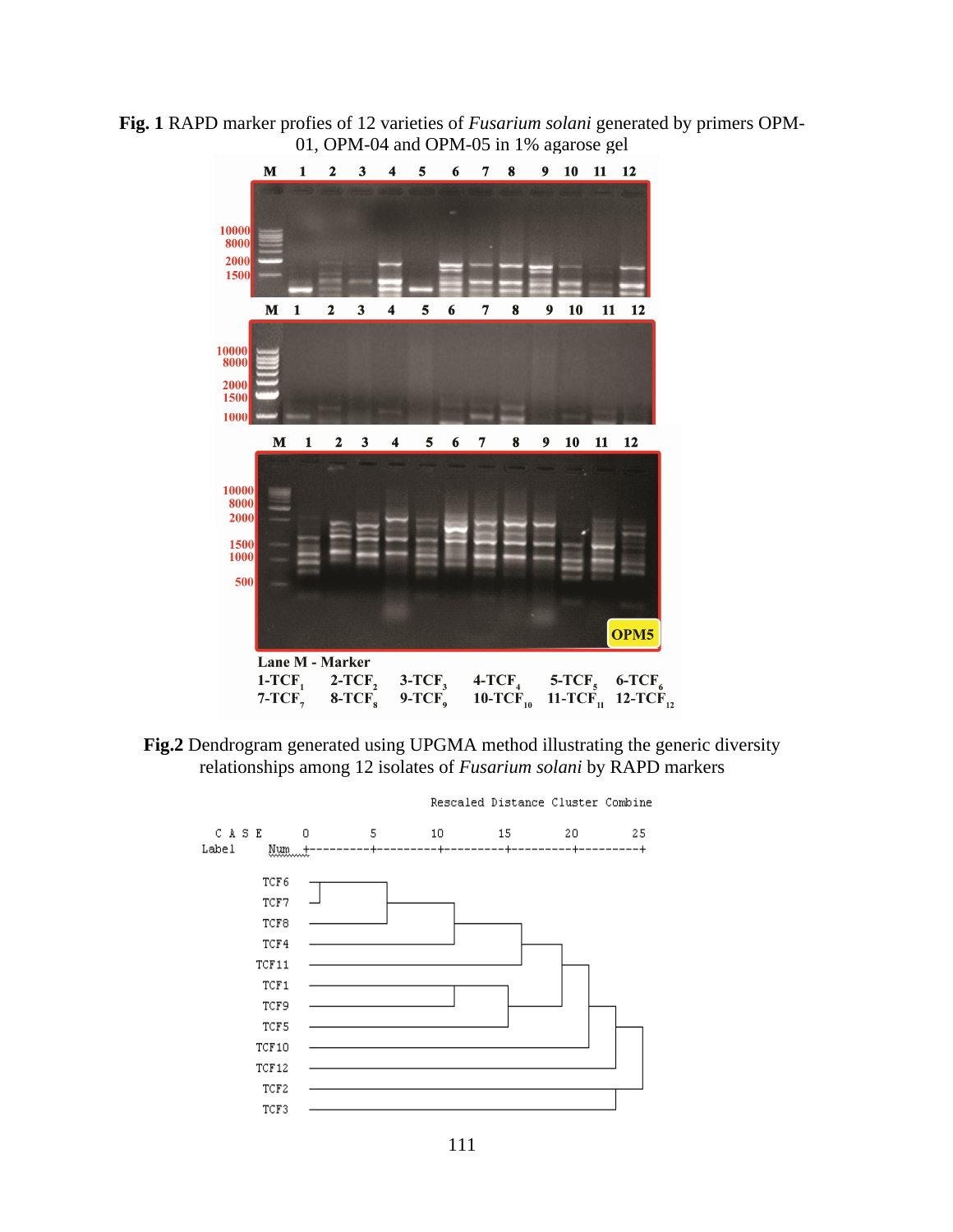knowledge of the DNA sequences of the produced are highly polymorphic, making comparisons of results from investigations, it was found that once the well for fungal samples, even on crude oxyspoum from Erythoxylum coca var. DNA extracts. Out of 20 primers screened indicating its utility in DNA finger polymorphism was showed in PCR formae specialies of Fusarium reaction with OPM4, OPM5, OPM6 and *oxysporium*.

(1994) observed genetic diversity with in a origin, based on pathogenic and RAPD pegionpea growing states in India and analyzed by using RAPD and AFLP technique. They suggested that PCR based method to identify the different races of *Fusarium* wilt pathogen will serve the purpose of routine analysis of field population and drawing a pathogen map of the country. Similarly opinion expressed by Jamali *et al.,* (2000) that RAPD and oligonucleotide finger printing has been also thank the Director of Research,<br>used to study the genetic and pathogenic ANGRAU, Hyderabad for his used to study the genetic and pathogenic diversity with in *Ascholyte rabei* of chickpea in Pakistan. Harries (1999)

RAPD analysis offers the possibility of suggested that though RAPD could be creating polymorphisms without any prior used for a quick screening of *Fusarium*  organism investigated. The patterns one has to recognize the technology while allowing discrimination between isolates different labs. Wechter *et al.,* (1995) of a species, if sufficient numbers of employed RAPD analysis to identify primers are screened. In the present genetic markers linked to race 1 *Fusarium* optimal RAPD conditions for a given revealed that RAPD analysis could easily species are established, the method works- distinguished the isolates of *Fusarium*  for amplification of DNA of isolates of printing. Bohm *et al.* (1982) suggested the *Fusarium,* 17 were found to give complete homogeneity in RAPD pattern reproducible and scorable bands with high with in the subpopulation contrasts with percentage of polymorphism. Maximum OPM12. These primers showed 100 reported that no polymorphism was percent polymorphism as all these bands observed in RAPD analysis of 42 isolates obtained were polymorphic with size of *Fusarium oxysporum* f.sp. *albenidis* ranging from 400 bp to 1.8 kb. from date palm and 7 got near identical In a similarly study, Assigbetse *et al., Fusarium oxysprum* from angsana. This collection of 46 isolates of world wide wide spread relatively quicker as a result markers and established DNA which showed limited genetic variability. fingerprinting for race characterization. The present study can be concluded that Sivaramakrishnan *et al.,* (2002) studied the purification, cloning and sequencing of genetic variability in 36 isolates of selected amplificans which are being *Fusarium udum* collected from 4 performed will allow the development of *udum* isolates in the laboratory. However, making comparisons of results from wilt resistance. Nelson *et al.* (1997) *oxyspoum* from *Erythoxylum coca var*. indicating its utility in DNA finger what has been observed for most other formae specialies of *Fusarium oxysporium.* Tantaoui *et al.* (1996) RAPD patterns among 39 isolates of could be due to the pathogen that becomes of an increase in product of host plant, *Fusarium solani* specific primers to be used in a fast and reliable screening of pathogenic isolates by PCR.

## **Acknowledgement**

We thank ICAR, New Delhi for providing financial assistance to Ad-hoc project. We also thank the Director of Research, ANGRAU, Hyderabad for his encouragement and guidance to carryout the project.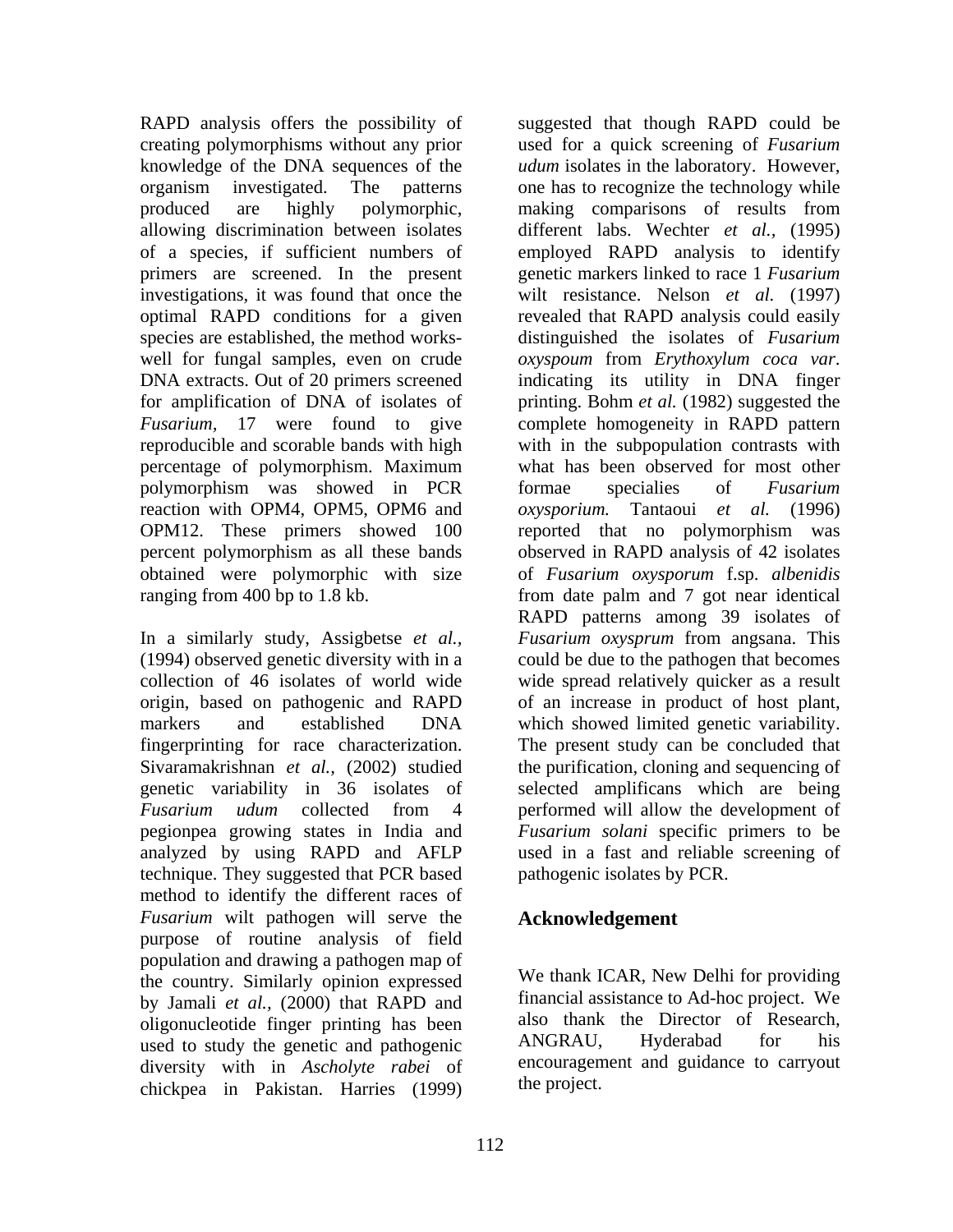- Assigbetse, K.B., D. Fernandez, M.P. Phytopathol. 84:622-626. pp107.
- Bender, G. S., J.A. Menge, W.D. Ohr and Burns, R. M. 1982. Dry root-rot of citrus: it's meaning for the grower.
- Boyd, M.L. and Carris, L.M. 1997. Symposium on Plant protection varieties of the *Tilletia fusca* (*T. bromi*) complex and related species.
- Champawat, R S. and Pathak, V.N. 1989. Cultural morphological and pathogenic variations in *Fusarium oxysporum f.sp. cumini. Indian journal of Mycology*
- Chandra, S., M. Raizada, and Gaur, A.K.S. 1983. Pathological variability in
- Indian Journal of Mycology and Plant 83:612-614.
- Cook, D.E.L., D.M. Kennedy, D.C. Guy, DNA (RAPDs) and sequences of ribosomal DNA. Mycol. Res*.* 100:297-
- Crowhurst, R.N., B.T. Hawthorne, E.H.A. Rikkerink and Templetion, M. D. 1991. Differentiation of *Fusarium solani* f. sp. *cucurbitae* races 1 and 2 by random amplication of polymorphic DNA. Curr. Genet*.* 20:391-396.
- **References** Gopal, K., G. Subbi Reddy, M.R.S. Dubois and Geiger, J.P. 1994. Venkataramana, K.T. 2000. Citrus Differentiation of *Fusarium* decline in Andhra Pradesh–Causes and *oxysporum* f. sp. *vasinfectum* races on their management. Paper presented in cotton by random amplified polymorphic DNA (RAPD) analysis. Reddy, B. Chenchu Reddy, A. Ramakrishna Rao, M. Madhavi and International symposium on Citriculture held at Nagpur India. pp107.
	- Citrograph. 67:249-254. Pradesh. Paper presented in National Molecular relationships among strategies for Agri-Horticulture held Gopal, K., B.V. Kumar and Rao, A.R.K. 2001. Root-rot a major fungal disease threat to citrus plantations in Andhra Symposium on Plant protection from 12-13 October, 2001 at Jammu.
	- Mycol. Res*.* 99, 1119-1127. Khayum Ahammed, Y. Sreenivasulu, *and Plant Pathology.* 19:178-183. in sweet orange. Acta Phytopatholofica Gopal, K., E.R. Pradeepthi, V. Gopi, S. M.K. Reddy, V.K. Baranwal and Purusotham, K. 2007. Occurrence, Molecular Diagnosis and suitable time of detection of citrus greening disease et Entomologica Hungarica, 42(1):49- 58.
- *Fusarium oxysporum* and *F. solani*. Indian Phytopathology. 36:36-40. Chohan, J.S. and Kaur, J. 1976. Cultural studies on *Rhizoctonia bataticola*  to characterize race 2 of *Fusarium*  causal agent of root rot of sunflower. *oxysporum* f. sp. *Pisi.* Phytopathol*.* Grajal Martin, M. J., C.J. Simon and Muchlbauer, F.J. 1993. Use of random amplified polymorphic DNA (RAPD) 83:612-614.
	- Pathology. 6:140-144. Gutheric, P.A.I., C.W. Magill, R.A. J. Russell, S.E. Unkles and Duncan, J.M. 1996. Relatedness of group I species of *Phytophthora* as assessed by differentiating isolates of Randomly Amplified Polymorphic Colletotrichum graminicola. Frederkisen and Odvory, G.N. 1992. Random amplified polymorphic DNA markers: A system for identifying and differentiating isolates of *Colletotrichum graminicola.* Phytopathol*.* 82:832-835.
	- 303. **1992.** Applications of random Hadrys, H., M. Balack and Schrerwater B. 1992. Applications of random amplified polymorphic DNA (RAPD) in molecular ecology. Mol. Ecol*.* 1:55- 63.
		- Harris, S. A. 1990. RAPDs in systematics a useful methodology? In: Molecular